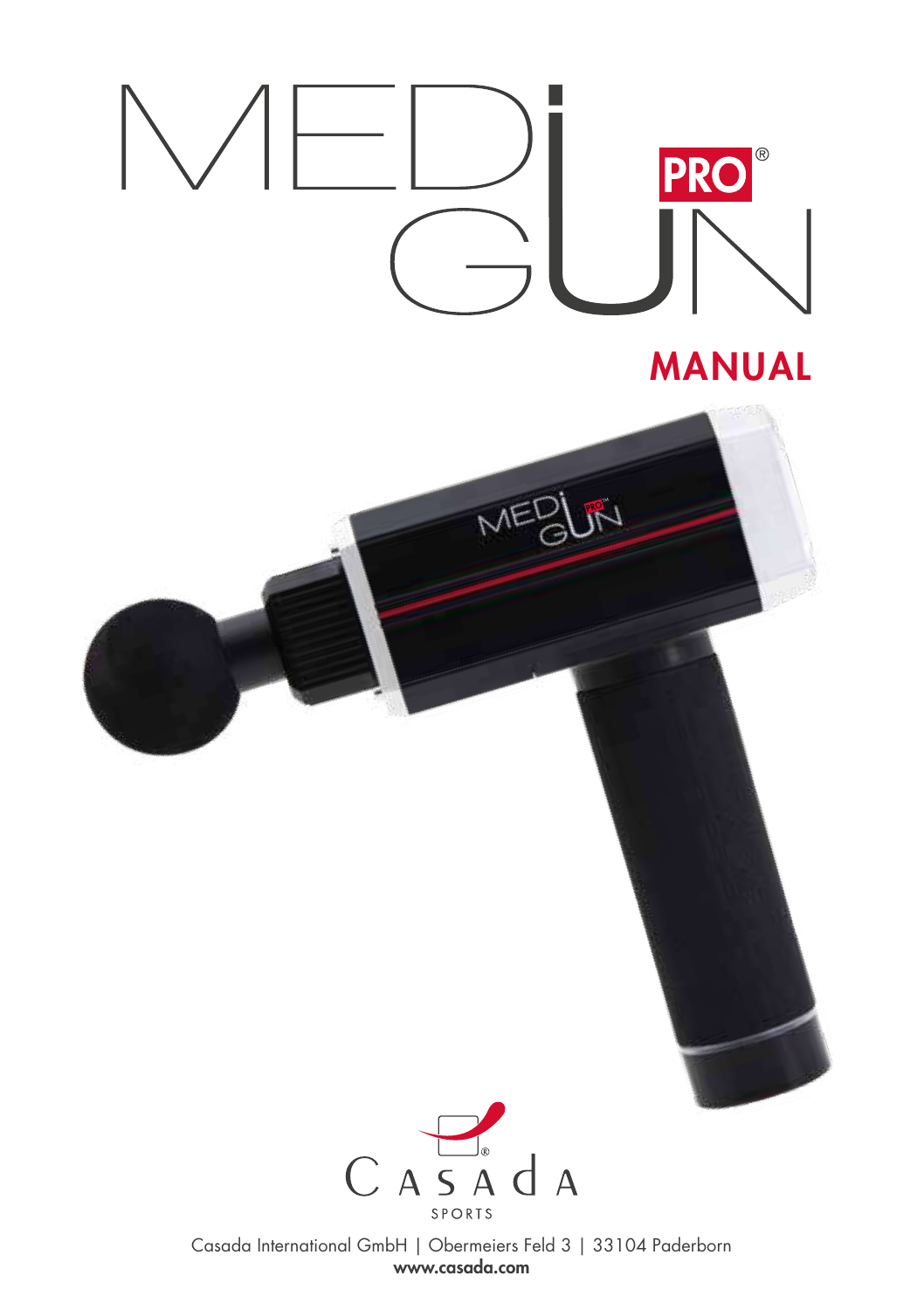## PRODUCT INFORMATION

MediGunPRO by Casada is a wireless, state-of-the-art massage device that helps to reduce muscle soreness and tension, promote blood circulation, optimize mobility and improve the general condition of the body's musculoskeletal system.

# SPECIFICATIONS | TECHNICAL DATA



- 1 MediGunPRO advanced technology with powerful brushless High-Torque Motor
- 2 Interchangeable head attachments (x6) Fork, Bullet, Flat, Ball, Trapeze, Wave
- 3 Rechargeable Lithium-Ion battery (More than 4 hours using time when fully charged)
- 4 Speed level
- 5 Mode
- 6 Increase speed
- Decrease speed
- **Battery power**
- 9 Adapter port
- 10 ON|OFF switch

### TECHNICAL DATA

| CMK-149                                                                        |
|--------------------------------------------------------------------------------|
| $17cm \times 21.8cm \times 6.3cm$                                              |
| Level $1 - 30$ Hz 1800 pressure impulses/min   Level $2 - 36$ Hz 2200 pressure |
| impulses/min   Level 3 - 43 Hz 2600 pressure impulses/min   Level 4 - 50 Hz    |
| 3000 pressure impulses/min   Level 5 - 56Hz 3400 pressure impulses/min         |
| 1,1 kg                                                                         |
| 110-240V, 50/60Hz - 5A, 26V - DC - 1A                                          |
| Input: AC 100-240V, 50/60Hz, 0.3A                                              |
| Output: DC 26V, 1A                                                             |
| 6x Built-in Lithium Battery                                                    |
| DC 21.6 V, 2600mAh                                                             |
| $\mathbb{Q}$ CE $\mathfrak{S}$ $\mathbb{Z}$ $\mathbb{Q}$                       |
|                                                                                |

## USAGE INSTRUCTIONS



### PLEASE READ PRIOR TO USE

### **CHARGING**

- Please fully charge up to six hours when first use.
- When charging, connect the DC end of the supplied 26V adapter to the battery's charging port and plug AC side cable into wall outlet, then turn the power switch to the ON position to charge. Once the battery is fully charged, unplug the power cord and turn off the unit for 3 seconds to continue using the MediGunPRO.
- The LED light flashes to indicate the battery level and indicating it is charging.
- When all LED stop flashing and remain lit, it indicates that the battery was fully charged.
- Battery can be recharged at any time and at any battery level.
- It is not recommended to fully deplete the battery to the red LED level.
- This device average run-time is about 2 hours depending on speed level and pressure applied during using.

Attention: The MediGunPRO cannot be used during charging.

### **OPERATING**

- 1. Turn the power switch on the bottom of the battery to the "ON" position to start the power. Turn the power switch to the "OFF" position to turn off the power.
- 2. Press the Mode button when the unit is turned on. The MediGunPRO then starts in manual mode, which you can adjust with the  $-/-$ " buttons. Press the mode button again to switch to automatic mode, which can also be adjusted using the  $-/-$ " keys. In automatic mode, the speed changes from fast to slow in 5-second intervals.
- 3. Massage desired body part at the desired speed applying pressure as needed.
- 4. With power off, you can change the massage head and pull it out by hand.

### MAINTENANCE, CLEANING & STORAGE

• Use a slightly damp towel to clean device and a dry with a soft cloth.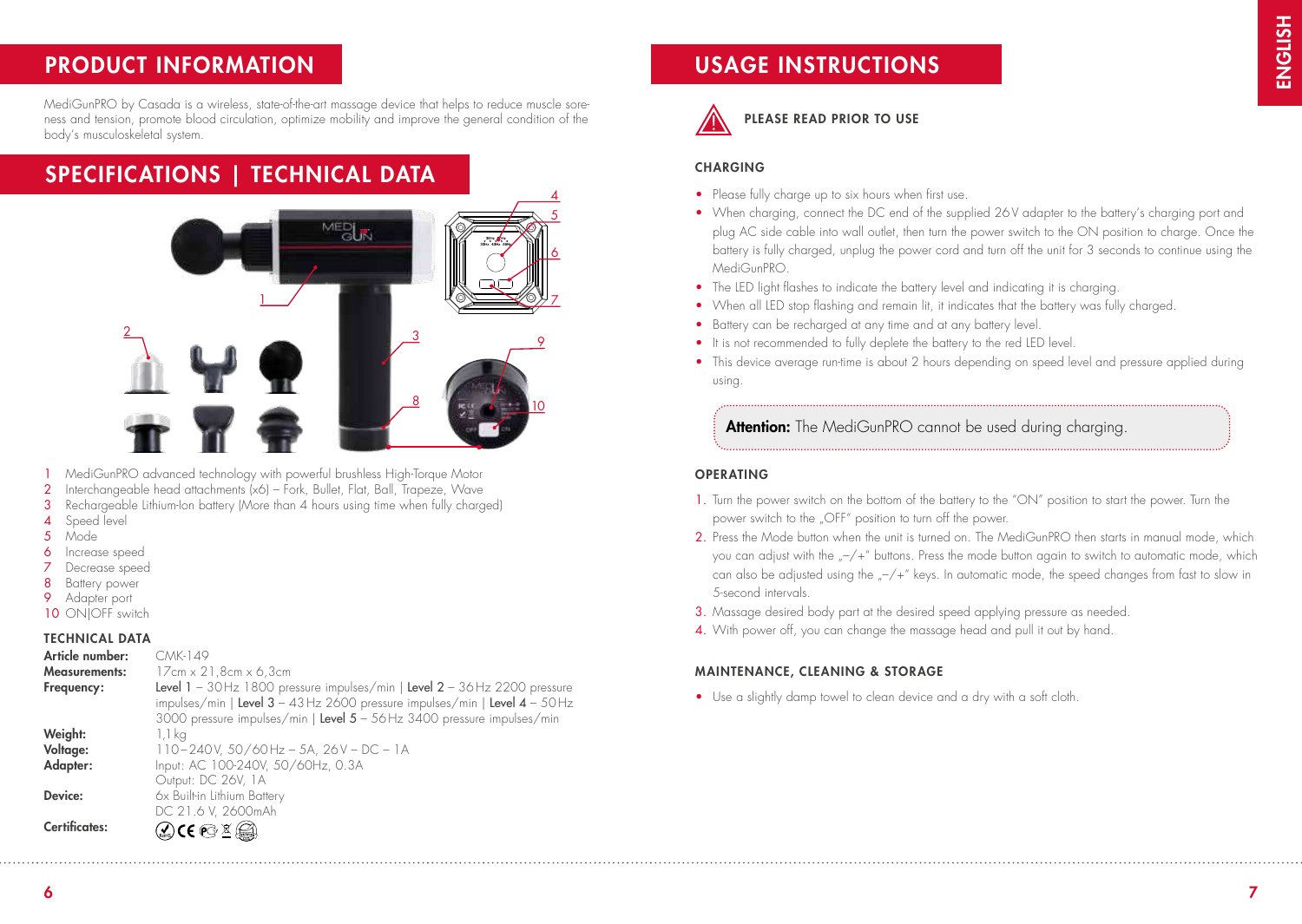## DISCLAIMER

### WARNING NOTICE

- Do not immerse in water. Keep away from liquids or heat sources. Keep ventilation ports free from dust and debris.
- Do not remove screws or attempt to disassemble.
- Do not operate continuously for more than one hour. Allow device to rest for 30 minutes before re-using.
- Unplug the charger from device battery after charging or prior to use.
- For adult use only. Do not use if injured. Consult your doctor before using this product.

### SAFETY INSTRUCTIONS

### **DANGER**

To reduce risks of electric shock, fire, and personal injury, this product must be used in accordance with the following instructions:

- For adult use only.
- Use only on a dry clean surface of the body over clothing by lightly pressing and moving across the body for approximately 60 seconds per region.
- Use the MediGunPRO only on the body's soft tissue as desired without producing pain or discomfort. Do not use on head or any hard or bony area of the body.
- Use only the applicators that provide the best desired effect.
- Bruising can occur regardless of control setting or pressure applied. Check treated areas frequently and immediately stop at first sign of pain or discomfort.
- Keep fingers, hair or any other body part away from the shaft and backside of the applicator as pinching may occur.
- Do not place any objects into the ventilation holes of the MediGunPRO
- Do not immerse in water or allow water to enter the ventilation holes of the MediGunPRO.
- Do not drop or misuse the MediGunPRO.
- Only recharge with supplied 24VDC MediGunPRO charger.
- Carefully examine device and battery before each use.
- Do not tamper or alter MediGunPRO in any way.
- Never leave the MediGunPRO operating or charging unattended.

### CONTRAINDICATION

### Please do not use the MediGunPRO, or any vibration device without first obtaining approval from your doctor if any of the following apply:

Pregnancy, diabetes with complications such as neuropathy or retinal damage, wear of pace makers, recent surgery, epilepsy or migraines, herniated disks, spondylolisthesis, spondylol-ysis, or spondylosis, recent joint replacements or IUD's, metal pins or plates or any concerns about your physical health. Frail individuals and children should be accompanied by an adult when using any vibration device. These contra indications do not mean that you are not able to use a vibration or exercise device but we advise you to consult a doctor first. Ongoing research is being done to the effects of vibration exercise for specific medical disorders. This will likely result in the shortening of the list of contra indications as shown above. Practical experience has shown that integration of vibration exercise into a treatment plan is advisory in a number of cases. This must be done on the advice of and in accompaniment with a doctor, specialist or physiotherapist.

### WARRANTY

The dealer grants the statutory warranty period on the product described overleaf. The warranty applies from the date of purchase. The date of purchase is demonstrated by the sales receipt.

The dealer is to repair or replace products registered within Germany which are found to be defective free of charge. Parts subject to wear and tear such as cloth covers are not covered. To assert your claim, simply return the defective product with the sales receipt before the end of the warranty period. The warranty claim does not apply if it is established that a defect has occurred e.g. through external influence or as a result of repair or alteration not carried out by the manufacturer or an authorised dealer.

The warranty granted by the seller is limited to repair or replacement of the product. Under this warranty, the manufacturer or seller has no further liability and is not responsible for damage caused by disregard of the operating instructions and/or improper use of the product.

If inspection of the product by the seller reveals that the warranty claim relates to a defect not covered by the warranty or that the warranty period has expired, the cost of the inspection and repair are to be borne by the customer.

Legal note: All contents do not contain healing statements. The diagnosis and treatment of illnesses and other physical disorders require a treatment by a physician, non-medical practitioner or therapist. The statements are strictly informative and may not be used as a substitute for a professional medical treatment. Every user is beholden to ascertain by accurate examination and, if required, after consultation of a specialist, if the application is the right one for their specific cases. Each dose or application takes place at the risk of the user. We dissociate ourselves from any healing statements or promises.

### Congratulations!

With the purchase of this massage device you have shown awareness of your health.

Since being established in 2000, the name CASADA stands for high quality products on the healthspa and fitness market. Today, CASADA-equipment is available in 37 countries world-wide. Constant further development, an unmistakeable design and a focused orientation towards a betterquality of life are what characterize CASADA-products, as much as their unbeatable and reliabquality.

In order for you to enjoy the advantages of your massage device in the long term, we ask you to read and adhere to the instruction manual careully.